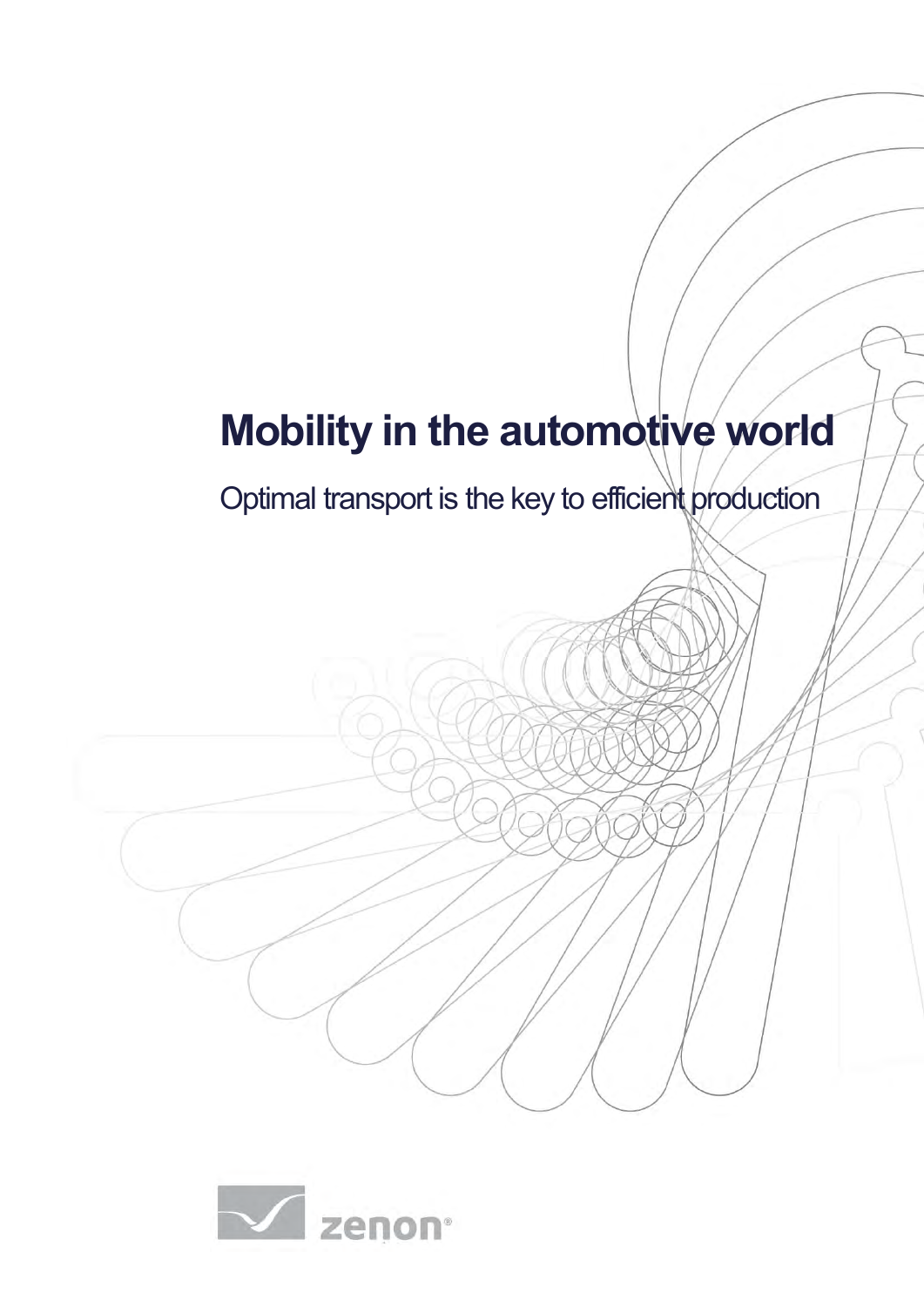# <span id="page-1-0"></span>**Content**

| The zenon World Screen - freedom from screen resolution constraints  6 |  |
|------------------------------------------------------------------------|--|
|                                                                        |  |
|                                                                        |  |
|                                                                        |  |
|                                                                        |  |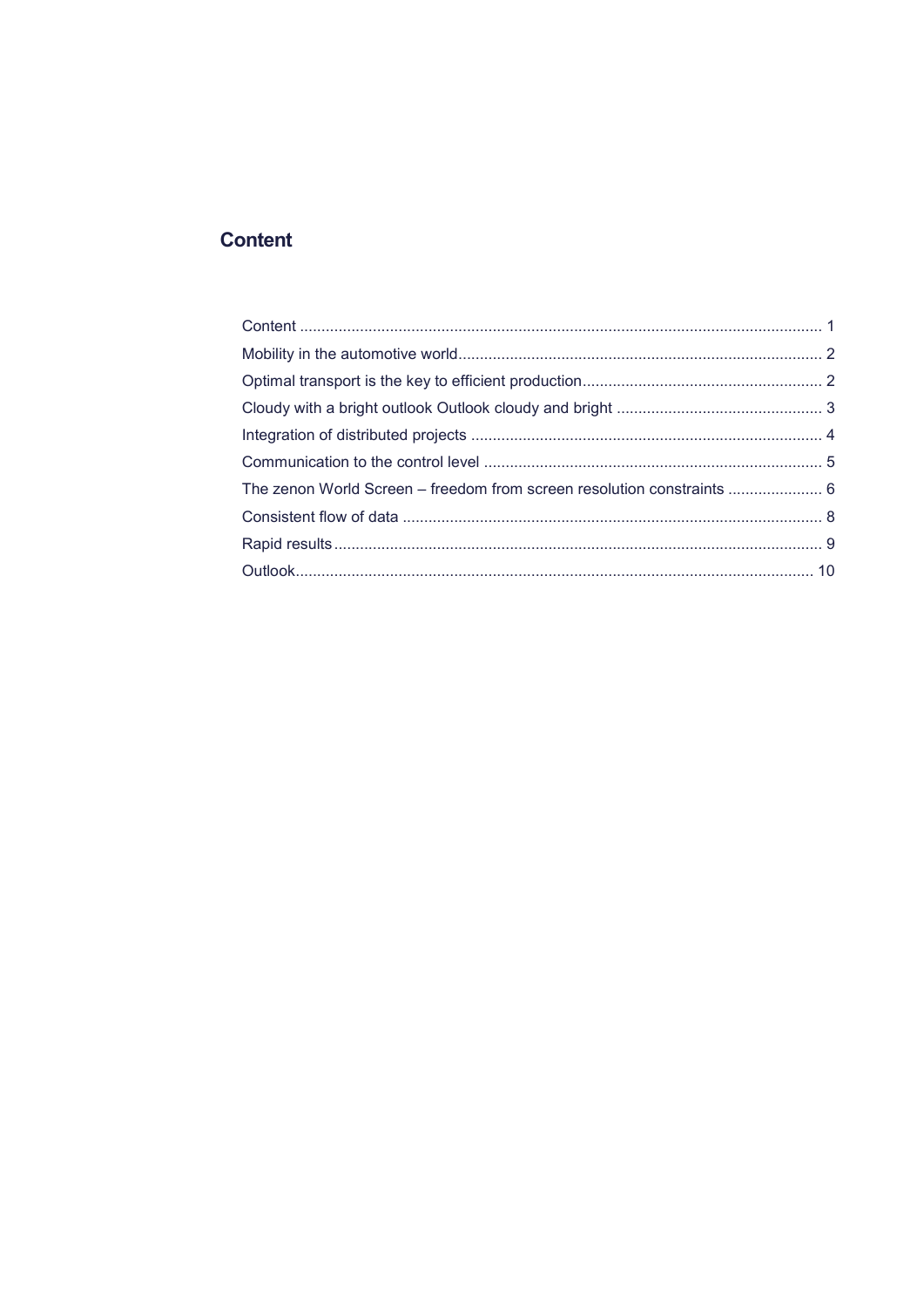# <span id="page-2-0"></span>**Mobility in the automotive world**

Mobility is the focus of the automotive world. In the manufacturing of vehicles too, the mobility of components, bodyshells and parts is a significant factor in ensuring punctual and precise production. Conveyor systems are responsible for the timely provision of vehicle parts. They are used to transport bodyshells or components between the individual production stations. After each production stage has been carried out, they are then transported on to the next production stage. The transport routes used can be complex as a result of the spatial situation, and thus the arrangement of the different production stages, and the desired flexibility in manufacturing.

# <span id="page-2-1"></span>**Optimal transport is the key to efficient production**

The optimal transport of components is the backbone of efficient manufacturing. If the components are not brought together at the right time, cost-effective production is not possible.

Such an important system must be continually and reliably checked for stability and performance. Possible problems or interruptions to production should be rectified quickly and decisively or predicted and avoided. zenon-based control technology is the optimum choice for the reliable monitoring of conveyor systems. The basic package of the zenon HMI/SCADA system already offers many functions that are perfectly suited to application in conveyor systems, without additional specialist module costs, such as:

- Distributed and networked systems with the option of many clients for on-site monitoring
- Powerful multiple project administration for easier engineering and maintenance of distributed systems
- Option of multi-driver architecture to connect different control, logging or read stations in the periphery
- The zenon World View Screen function to display complete equipment layouts with intuitive navigation and the infinitely variable zooming of display details
- Connection to different logistics computers or manufacturing control systems for the integration and display of superordinate systems
- Development system with an emphasis placed on good usability, based on modern standards and which supports the reuse of objects when configuring projects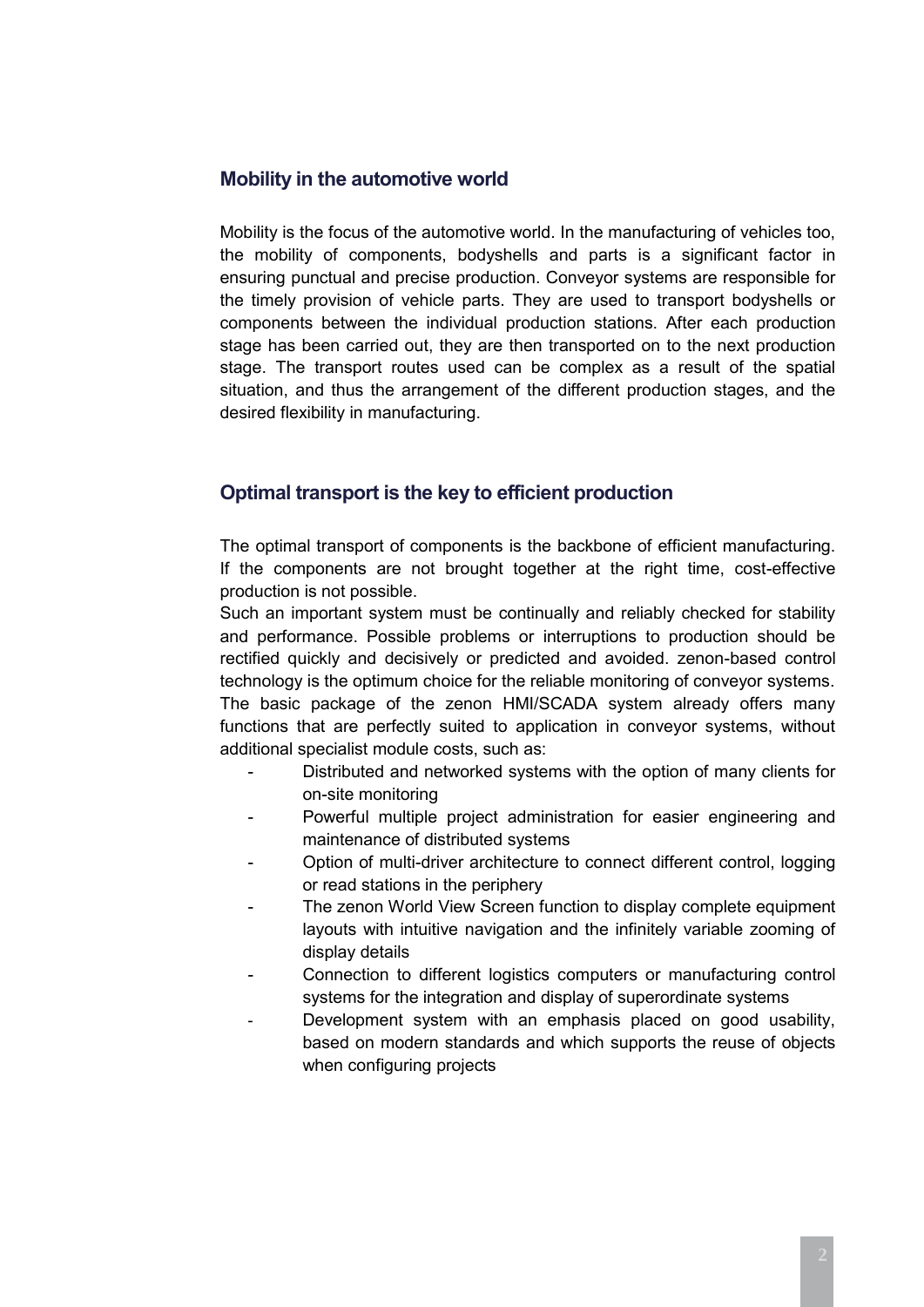#### <span id="page-3-0"></span>**Cloudy with a bright outlook Outlook cloudy and bright**

Cloud computing is appears to be the current prevailing trend in IT. The principle here is that data from different computers is saved in the "cloud", which can then be viewed or edited at other locations. It is quick and easy to create such a cloud for equipment data using zenon.

Using zenon"s network functions, the distribution of conveyor technology data across the network can be achieved in just two mouse clicks. zenon"s powerful network functionality is on the result of COPA-DATA"s years of practical experience. Despite the complex interrelationships in the background, it is easy to configure for the user: a server is defined for each zenon project when a zenon network is activated.

The server has the "data sovereignty" for that project: this means that it, amongst other things, communicates with the PLCs and that the clients are supplied with data. Using zenon, the server PC is defined solely by the configuration of the project. You don"t need additional software components or server operating systems: a functional network is all that is required. All these network functions are an integral part of zenon.

The zenon server ensures uniform data and project consistency within the cloud when in operation. If project updates are carried out, the project configuration engineer need only make the changes on the zenon project server and can then update this zenon "download" function whilst the application is in operation. Once the server has downloaded it"s project, it automatically informs all connected clients of the changes to the project. The clients actively copy the project changes into their local memory and also refresh their Runtime. This all works automatically – the user only notices a progress bar being displayed briefly. The whole system is in full, normal operation at all times. If a client is not active at the time of the project update, perhaps because it has been switched off for maintenance reasons, when it becomes active again it automatically compares the project status with that of the server and synchronizes data if necessary. The project data is thus always up-to-date within a zenon network – everything runs fully automatically – without additional work for the user.

The process is the same for data that is read off from or written to the control units in Runtime, as well as data that is provided by the server for further processing.

In the zenon network, the server communicates with the connected control units and distributes this data to the clients. The zenon system uses some optimization methods here when distributing the data, so the communication load across the network is minimized. In doing so, zenon only communicates data from the PLC that is currently required: this could include data that is displayed on a screen, data that is monitored for alarm processing, or data that is stored in the long-term archive. As a result, spontaneous, event-controlled communication is integrated consistently.

Example: a screen called "Detail Skid 1234" is opened on a client. The "static" screen information is immediately available to the client because, as we"ve discussed, it always has the current project data. Now the client reports internally to the server that it needs the variable values that are to be displayed on the screen. The server obtains this data from the respective control unit and provides the values back to the client. After initially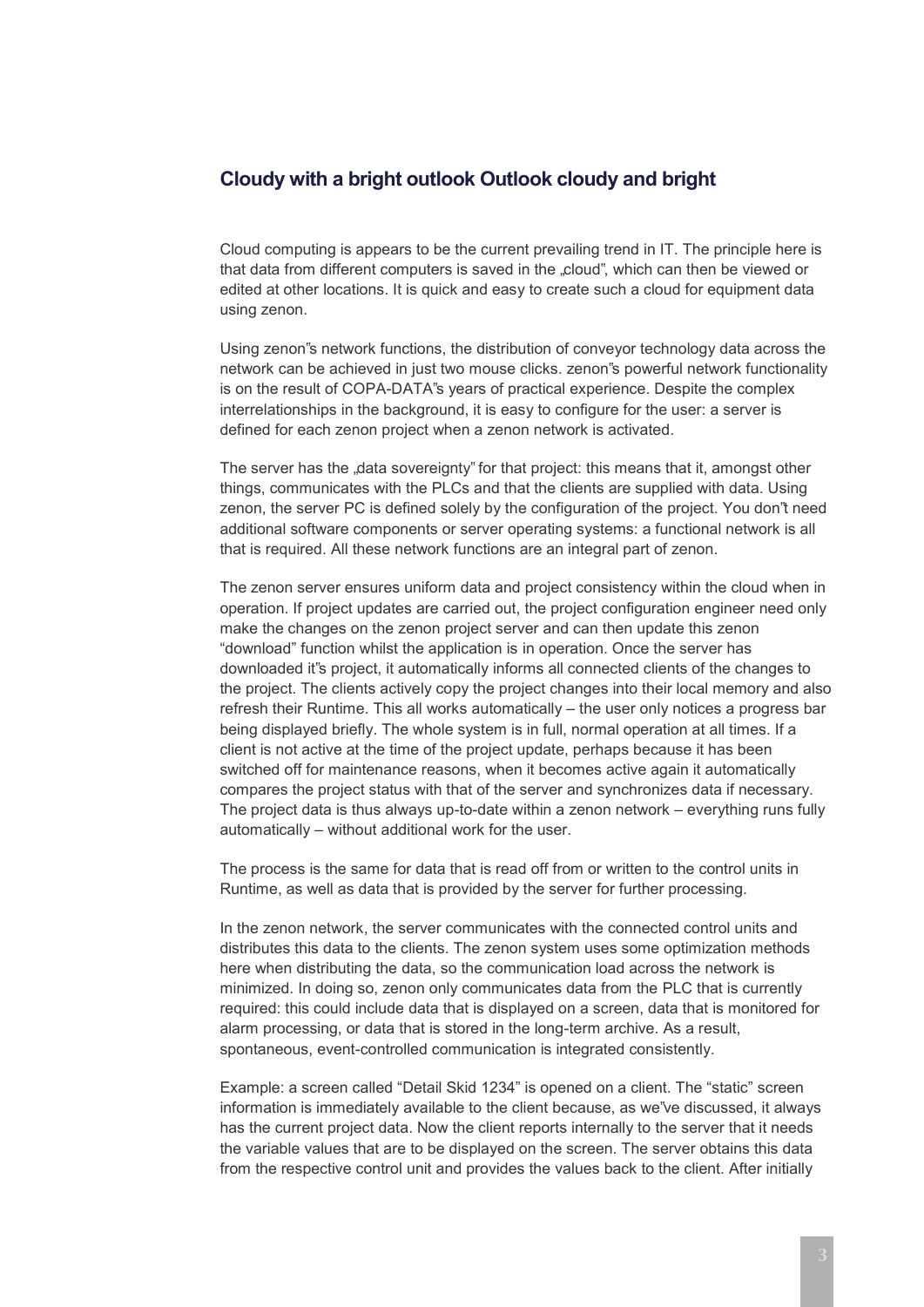reading off all variable values, further communication between the PLC, server and client only takes place if a value changes. Therefore data packages are always transferred at an optimum size.

In addition to "classic" client-server systems, redundant systems with "hot standby" computers can also be implemented with zenon. Here too, only one additional PC need be configured as a standby server. This standby server communicates with the control units whilst the system is operating, but does not carry out any write functions. However, internally, all data is buffered in a configurable time-window. If the actual server subsequently fails, the standby server takes on its tasks. It can track all data, without exception, using its own communication channel to the control units and undertakes internal buffering of all values, messages and events. The standby server is upgraded to the "new" server and actively informs all clients of this change to its status. These mechanisms are built into zenon and are carried out automatically. As a result of this, a system with high availability can be implemented simply by setting just a few parameters during project engineering. That"s the power of zenon"s robust network technology.

# <span id="page-4-0"></span>**Integration of distributed projects**

When using zenon multiple project administration, several projects are started with one Runtime. For zenon users, there is no need to configure or program this functionality – you can just use it. You can find detailed information about the capabilities of zenon"s multiple project administration in our white paper entitled "Project Structures and Maintenance", but we will provide some pertinent information here.

With zenon"s multiple project administration, a project hierarchy can be created simply by dragging and dropping in the zenon Editor. Projects can be combined, using an integration project. This means that it is possible to exchange data between projects without opening further communication channels to the control unit. Overview screens with data from different PLCs can be implemented quickly. The integration project can use the data from the subordinate projects directly.

The alarm message lists or chronological event lists of the individual projects can be quickly compiled into central lists. In this way, the messages from the different subprojects can displayed in a single screen, so the information is together in one place for the user. A uniform display and comprehensive sorting and filtering options ensure consistency throughout all projects.

As a result of the consistent use of these mechanisms, a control room project which offers a global overview of all areas in the conveyor system can be quickly created. Nevertheless, the various projects relating to the individual areas in the conveyor system can be operated on-site on a decentralized basis using this method. Whether running autonomously or not, only the screens and elements that the user needs - and is permitted to see and operate for security reasons - are available at the stations on site. A summary of the same information is available centrally in the control room. In this way, zenon delivers considerable added value with minimum of configuration effort.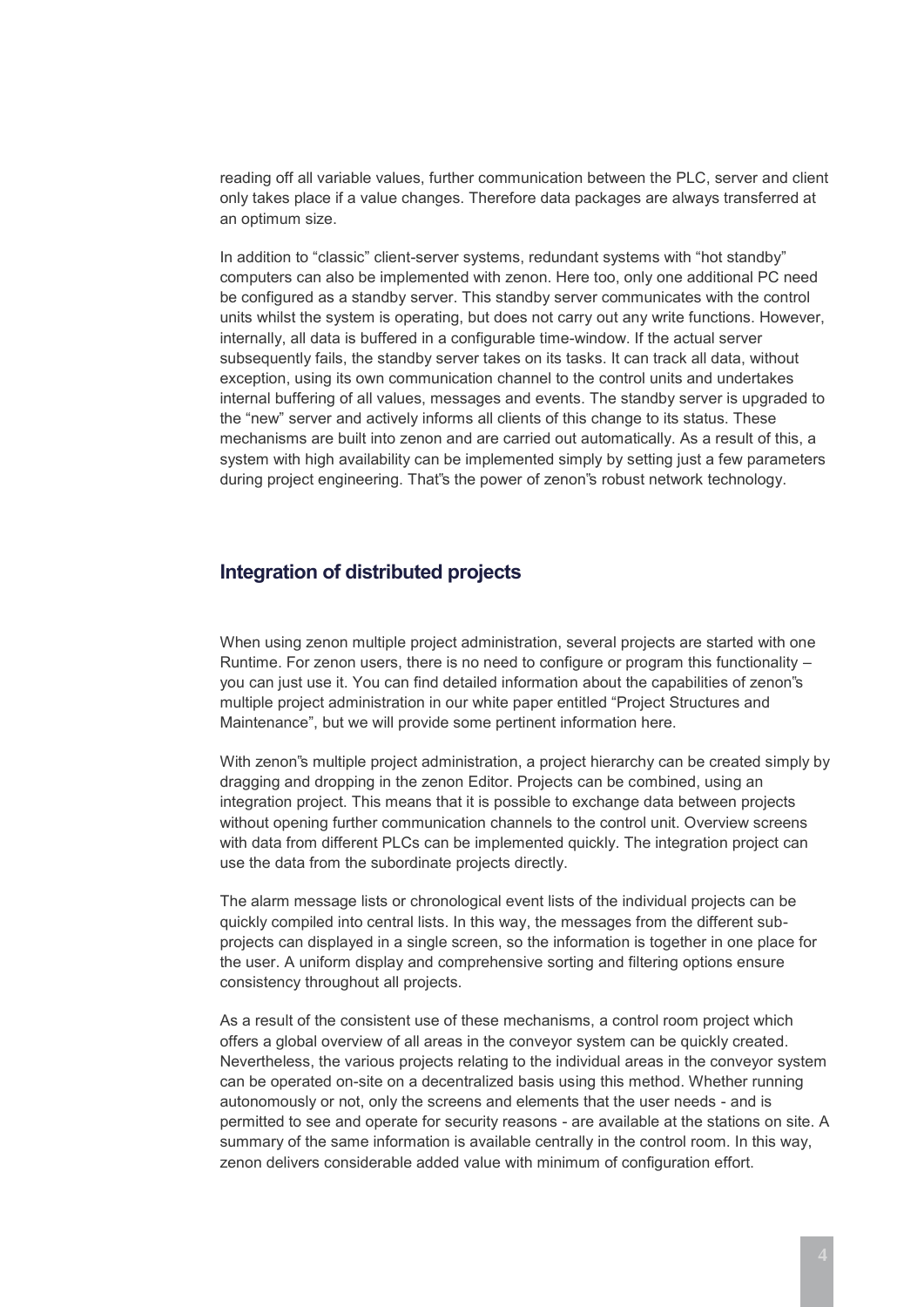# <span id="page-5-0"></span>**Communication to the control level**

zenon is a communication professional: because it supports more than 300 communication protocols with a direct driver, many control systems can be connected. In general, a connection is made without intermediate layers, as displayed by an OPC server, for example. The zenon direct driver uses the communication protocols of the PLC manufacturer. These drivers can often be used without further control modules. Connection is therefore possible whilst the system is in operation. All these drivers can be integrated into zenon projects at the same time. Multiple use of a driver type, for example, to communicate with several control systems is also supported. Therefore many channels for communication with the subsystems can be created.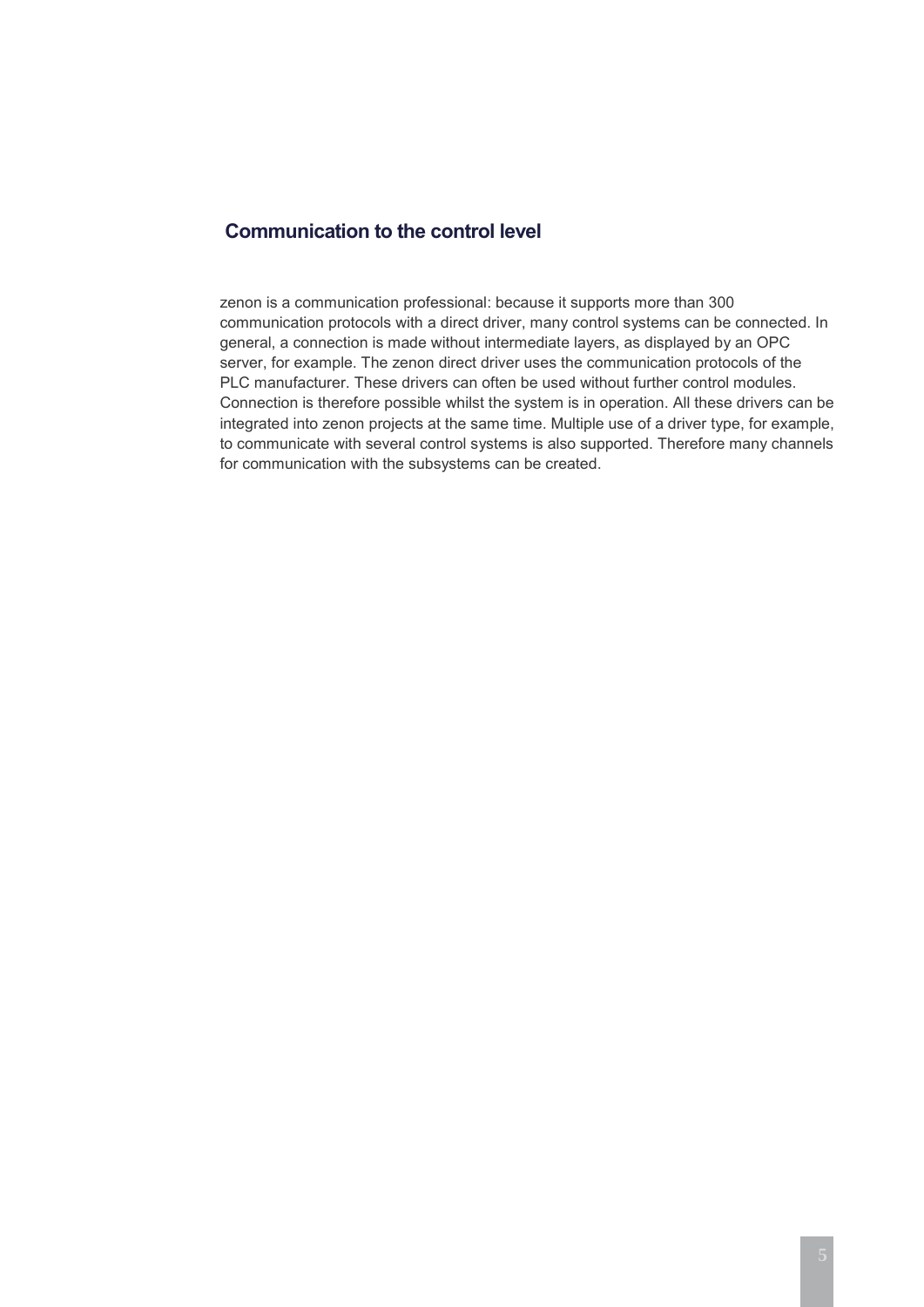# <span id="page-6-0"></span>**The zenon World Screen – freedom from screen resolution constraints**

Usually the layout of the transport system is shown in conveyor system projects. The user, therefore, will have an overview of the current status of the system and can recognize the locations from the positioning on the screen. However, when configuring such equipment screens, engineers can often reach the limitations of the monitors used: equipment layouts can often only be incorporated into the selected screen resolution with difficulty. Although zenon can automatically adapt to different monitor resolutions, the screen elements must be reduced in size to display long conveyor routes, for example, in order to display the whole system.

An alternative approach to the display of conveyor technology layouts is the use of the zenon World Screen. A zenon World Screen view avoids size limitations resulting from the selected screen resolution. It can be created in any desired size and also maintain the size ratio of the actual transport systems: long, narrow systems can thus be displayed in long, narrow screens. An additional system screen, the "World Screen Overview Screen", can be used to display multiple zenon World Screens and navigate through them. The displayed content of the layout screen is directly influenced by the overview screen. This control screen provides the user with elements to move the layout screen or to enlarge or reduce the size of the content. Individual elements can be activated or deactivated on the display to increase clarity.



World Screen view without zooming for the detailed view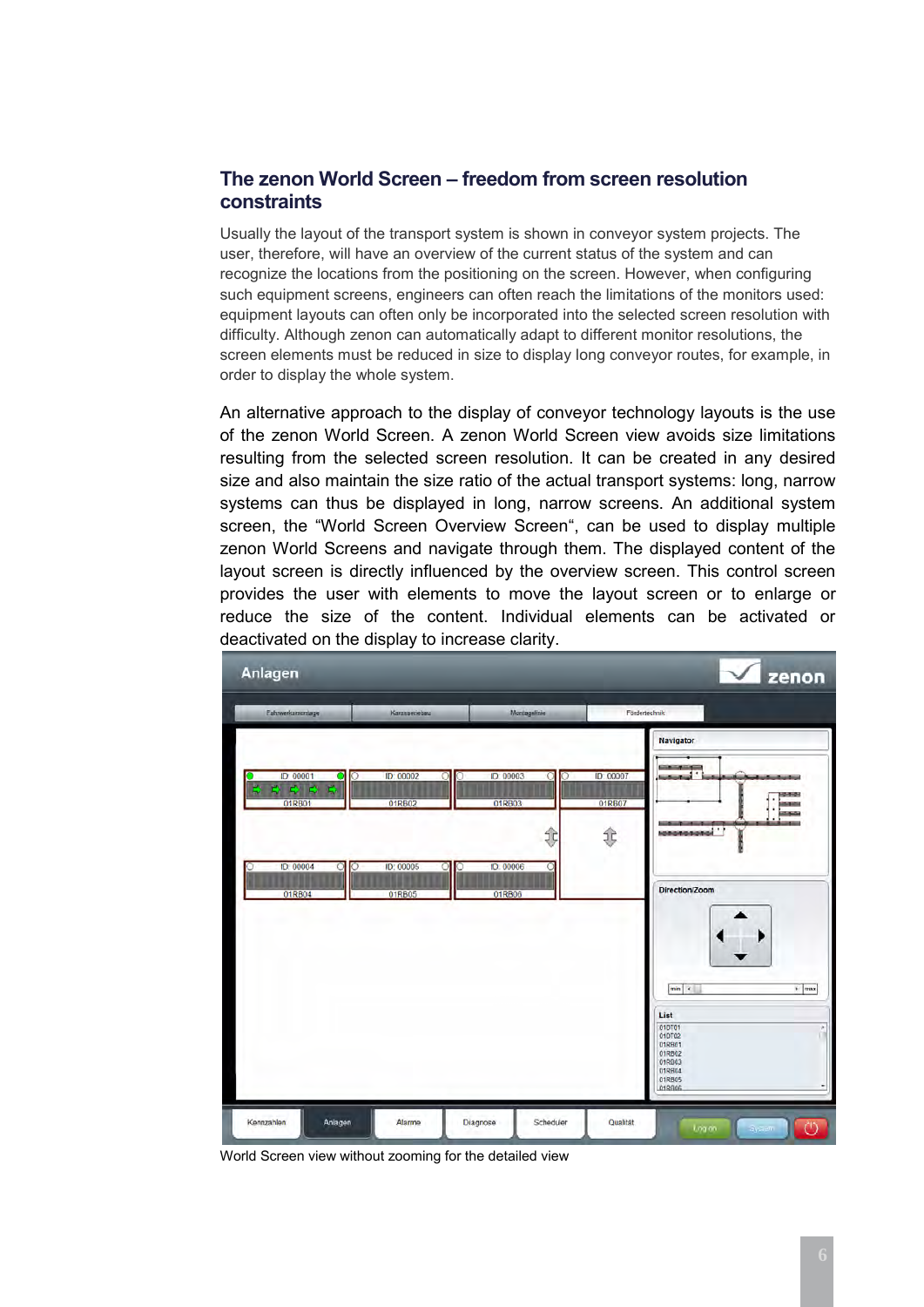

zenon World View Screen zoomed to give an overview of the entire layout

The World View Overview Screen automatically creates a list of the conveyor system elements from their name in the layout screen. The user can use this to directly select individual screen elements. Regardless of what is currently being displayed, when an element is selected the user can ,jump, directly to it.

The user experiences a "Google Earth" feel when using the zenon World View Screen to view or monitor their conveyor system. As a result, the zenon World View is highly appreciated by users thanks to its intuitive operation.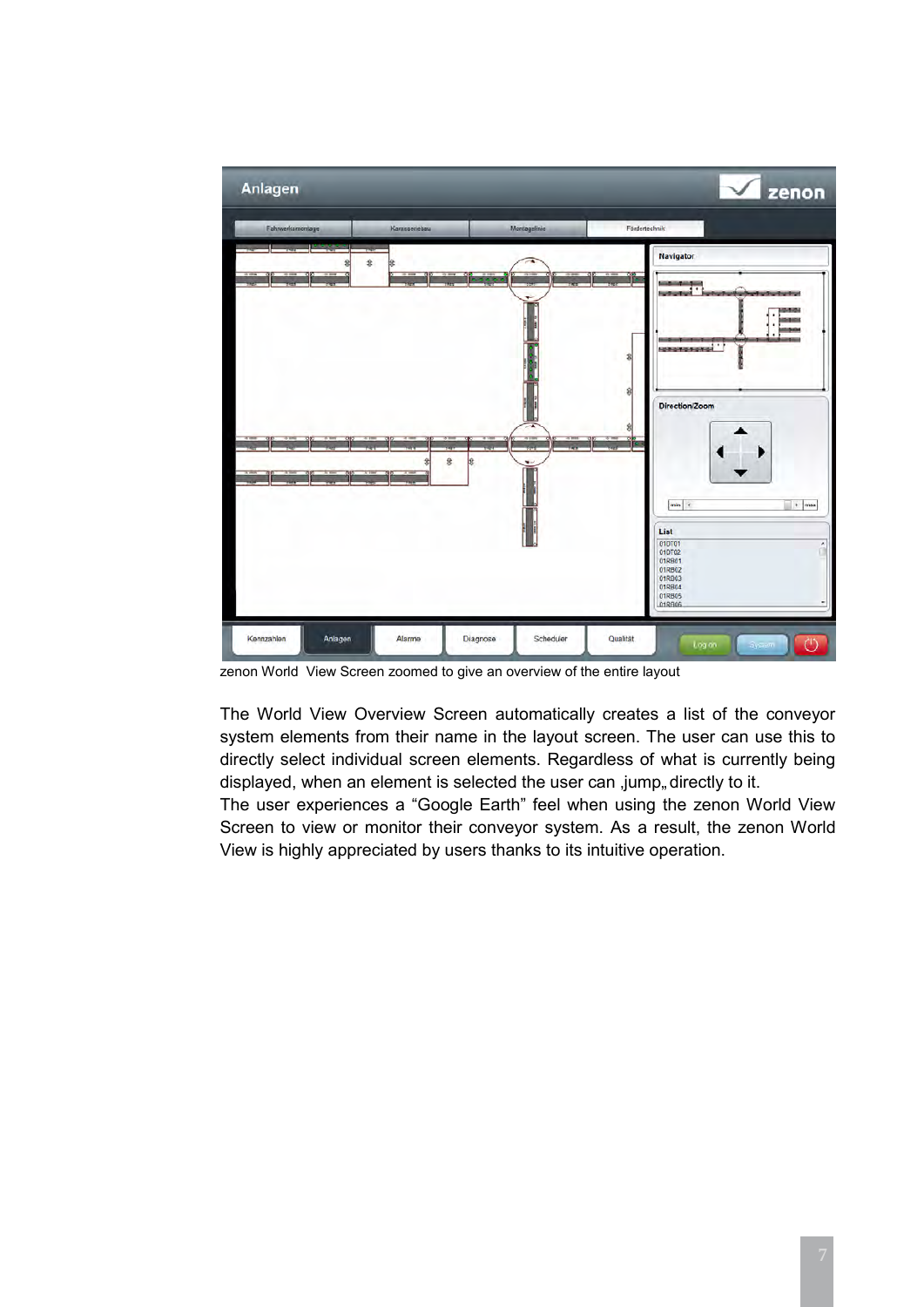## <span id="page-8-0"></span>**Consistent flow of data**

As already described above, communication is one of the many strengths of zenon. In addition to the multitude of connection possibilities at control and data point level, there are also many communication routes to manufacturing control systems, MES or ERP systems. A frequently used method for exchanging data is the database interface. Due to the use of an OLE-DB connection, an interface to all commonly-used database systems is offered. It is possible to connect to external systems in this way. For example, this method can be used to exchange data with logistics computers. As a result of this, information from the logistics control system can be displayed in the different conveyor system screens. Control commands for "manual discharge functions", for example, are possible naturally with appropriate password verification for user authorizations and automatic logging in the chronological event list.

Due to the central construction of the overall system – as described above with a server-client structure and multiple project administration – information from logistics can be displayed to on-site installed clients. This additional information makes the interrelationships and the process more transparent for the user. This contributes to the overall efficiency of manufacturing.



Automation software: zenon functions as a HMI and SCADA system from the machine through to the control room with interfaces to superordinate systems

The SAP ERP system is often used in the automotive industry. Special SAP modules coordinate the use of personnel and material for maintenance activities. To determine time periods for maintenance work, measurement data is often entered manually into the SAP system. With the certified zenon SAP Interface, these error-prone manual entries can be automated. Measured values from the control level or messages can be transferred directly to SAP using this zenon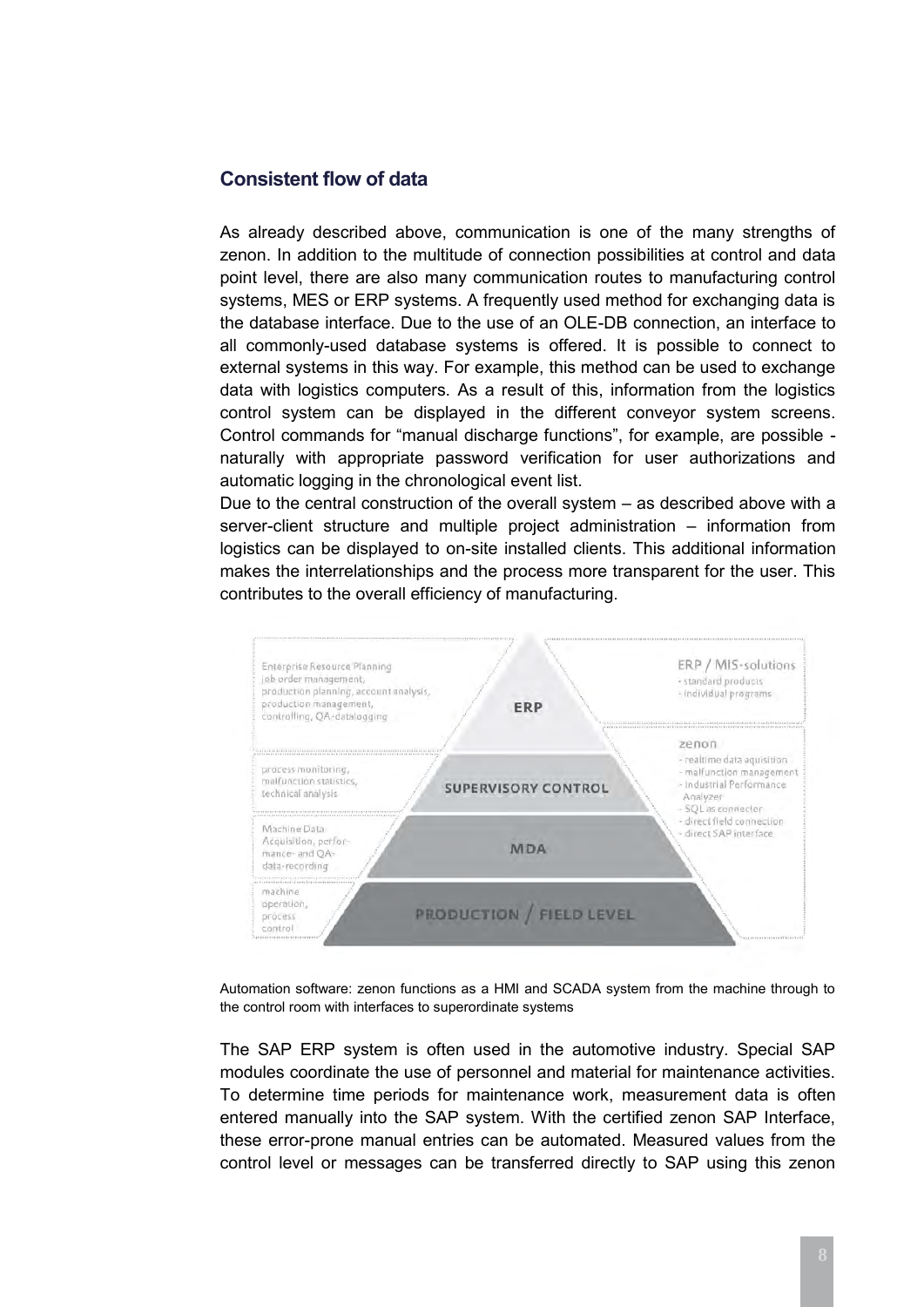SAP Interface. This interface is designed to be bi-directional. With the values transferred to SAP by zenon, SAP can trigger actions that are then reported back to zenon in the form of control commands. The zenon interface uses a direct interface to the SAP system and was tested, approved and certified by SAP accordingly. Use of this interface is possible without further programming and naturally offers many other possibilities for application and use.

# **SAP**<sup>*c*</sup> Certified</sup> **Integration with SAP Applications**

Certified interface for HMI – ERP communication and SCADA – ERP communication



COPA-DATA is an SAP Partner

# <span id="page-9-0"></span>**Rapid results**

The zenon Editor is the universal tool for design, configuration and maintenance of zenon conveyor system projects. The zenon Editor supports automation project engineers in carrying out their tasks. COPA-DATA has carried out many workshops for users together with specialist Institutes with regard to zenon"s operation and capabilities. The findings of these workshops help COPA-DATA to continually improve the usability of the zenon Editor. As a result, the zenon Editor supports automation project engineers working with large amounts of data, such as many variables, for example. zenon does this by responding quickly and by offering the option to sort or filter according to chosen criteria. It is also possible to change the properties of all marked elements (multiselect). Technologies such as drag & drop, format transfer, configuration using sliders and the automatic alignment of several screen elements are used to create the graphical images.

To create conveyor system elements, zenon supports object-orientated project configuration. The basis for the description of the interface to the control level constitutes a structure data type in zenon. This data type reproduces the abstract variable structure of the control. In general, major parts of the data type description are taken on by the PLC program. However, frequently, it is the case that not all data from the PLC is required in the visualization system, so there are minor differences in the data types.

Screen symbols can be developed according to this interface description, the graphics of which correspond to the conveyor system elements. Due to the structure elements of the data type, there is a direct relationship with the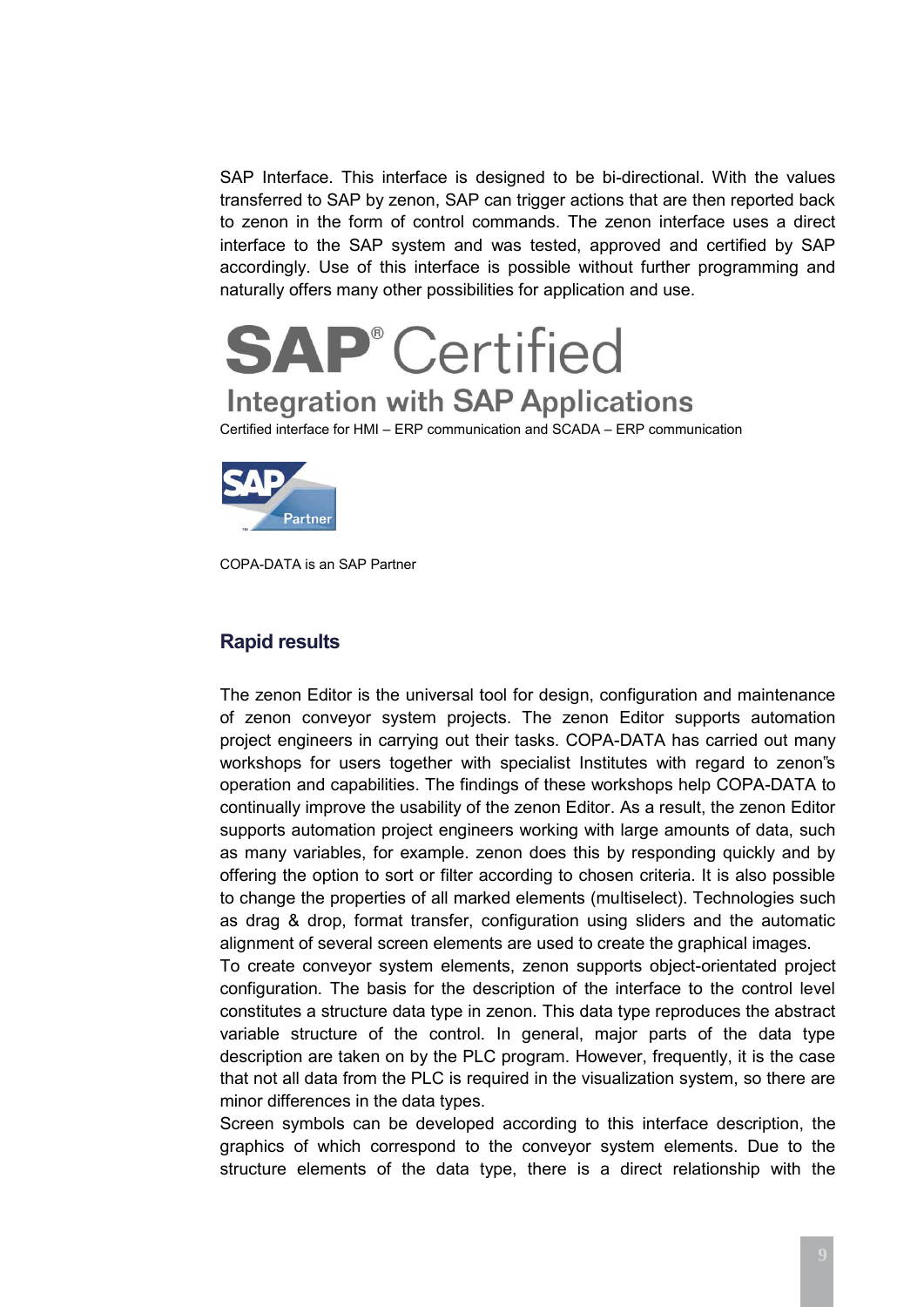description in the control. This symbol is saved in a library for subsequent reuse. This symbol, like that of the structure data type, also only constitutes a "basic body" for the actual display.

Using these methods, it is possible to rapidly create standard templates which correspond to the individual conveyor system elements such as skid, lifter or junctions. But abstract elements, such as operation filed, sliding registers or preselection buttons can also be stored in this way in a global library. Based on these templates, the projects can be created for the different areas of conveyor systems. In this way, variables are created that are based on the standard data types. Standardized properties from the data types are automatically transferred to the variables in the process. In doing so, the connection to the data type remains. As a result, when changes or additions are subsequently made, these need only be carried out at a central location – the data type – and zenon then forwards these to where they are used – the variable location.

In practice, each conveyor system element receives a corresponding element in zenon, in the form of structure variables. The symbols from the libraries are used for the graphical display in the various screens. If a symbol from the library is inserted by dragging & dropping, a dialog automatically appears through which the template interface is converted to the actual structure variables. Because consistent structures are used in the process, only the basic name of the structure needs be replaced here. All structure elements are automatically replaced by means of central definition in the data type.

Changes to linked symbols from the libraries can also be made centrally at one location – in this case in the symbol library. These are then automatically forwarded by the object-orientated project configuration to the locations where they are used in the screens.

# <span id="page-10-0"></span>**Outlook**

In this document we have only provided a brief overview of some of the capabilities of zenon which are ideal for use with conveyor systems. In one of the coming white papers, I will discuss the practical application of zenon in a conveyor system in more detail and provide examples.

The capabilities described here naturally also have a wider application and can be used in other areas or with other technologies. We are happy to support you in the identification and specification of your requirements as well as the planning and implementation of your solutions.

Our automotive experts are available for you at any time. Contact us at [www.copadata.com](http://www.copadata.com/) or by email at [automotive@copadata.com](mailto:automotive@copadata.com)